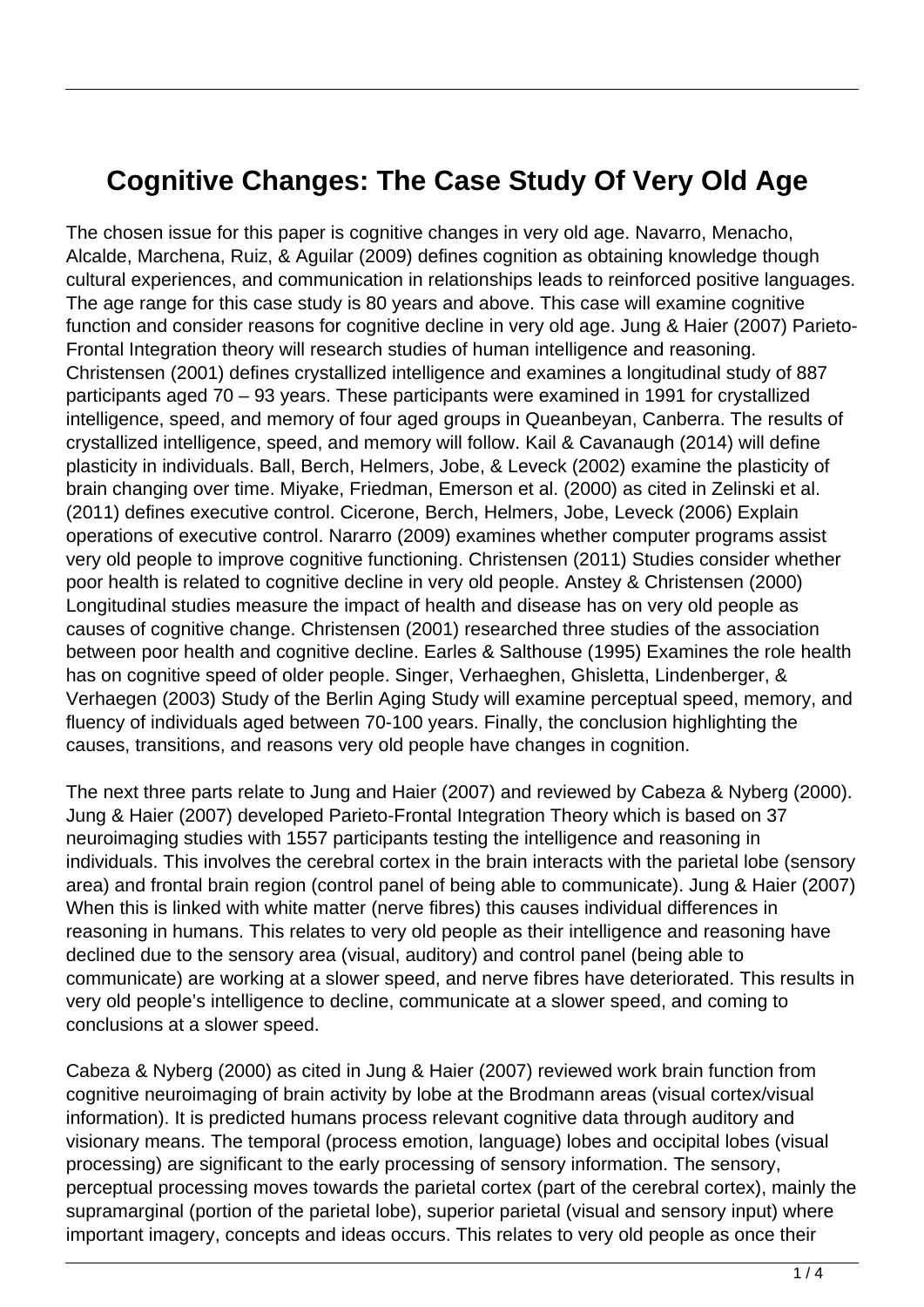vision, and hearing deteriorates this affects their senses. The processing of information is then affected and thus effects their perception, thoughts and ideas on their individual experiences.

Cabeza & Nyberg (2000) as cited in Jung & Haier (2007) hypothesises the parietal cortex (language processing) interacts with the frontal regions (control panel), this is then used to examine results to a specified problem. The anterior cingulate is responsible for limiting response selection and other competing responses. This process relies on the reliability of white matter to allow fast and error-free transmission of data from posterior (input from a collection of sensory areas) to frontal brain (control panel) regions. Hale et al. (1987) as cited in Jung & Haier (2007) found age is associated with white matter (nerve fibres) and cognitive decline and thus relates to brain processes slowing down. This relates to people very old age; age is a major factor in the decline and slowing of cognitive processes.

Christensen (2001) Defines crystallized intelligence is the ongoing learning of an individual over their lifespan. Christensen (2001) Memory is divided into short-term and long-term memory, procedural (long-term) memory and declarative (short-term) memory. Christensen (2001) Procedural memory is defined as memory that doesn't need to be recalled from an experience, such as skill-based learning. Such as walking. Christensen (2001) Declarative memory is information that is recalled by an individual from conscious awareness. Such as facts or events.

Kail & Cavanaugh (2014) Plasticity is defined as skills individuals acquire or improve on through repetition of tasks. The age range is from very young babies to very old people. Ball et al. (2002) as cited in Navarro et al. (2009) found plasticity is the brain's ability to change throughout life. This relates to this case, as it supports very old people can learn new abilities throughout their lifespan, such as training to improve perception. Zelinski et al. (2011) defines working memory as the temporary storage of memory for short- term use and manipulate information. Zelinski and Lewis (2003) as cited in Zelinski et al. (2011) working memory is responsible for lists of words, speech, reasoning plus much more. As working memory declines, so does the tasks that operate them, words, speech, and reasoning. Goldstein (2007) reasoning is the process used for an individual to form a conclusion.

Miyake, Friedman, Emerson et al. (2000) as cited in Zelinski, Dalton, & Hindin. (2011) executive control is the ability an individual has to process and act on incoming information. This includes updating, changing of thoughts and actions. Cicerone, Levin, Stuss et al. (2006) as cited in Zelinski et al. (2011) found executive control these operations are important in the ability to plan, monitor, activate, switch and control competing responses and manipulate information in awareness. Salthouse (1996) as cited in Zelinski et al. (2011) Processing speed is defined as the time it takes for a person to gain insight and apply a decision, this declines with age. Cicerone, Levin, Stuss et al. (2006) as cited in Zelinski et al. (2011) Processing speed, working memory, and executive control are important processes in cognitive function mentioned earlier decline with age. This means very old people are slower in processing new information such as visual, language, and movement. Very old people are slower at; Associating lists of words, speech, drawing to their own conclusions, processing and acting on new information.

Navarro et al. (2009) Research found computer programs are used by elderly people to improve their cognitive function such as attention, language, perception and memory. Kawashima (2005) as cited in Navarro et al. (2009) developed a Brain Training Program. This relates to people in very old age as computer programs can improve elderly people's cognitive ability in attention, language, perception and memory. Navarro et al. (2009) argued there are three ways to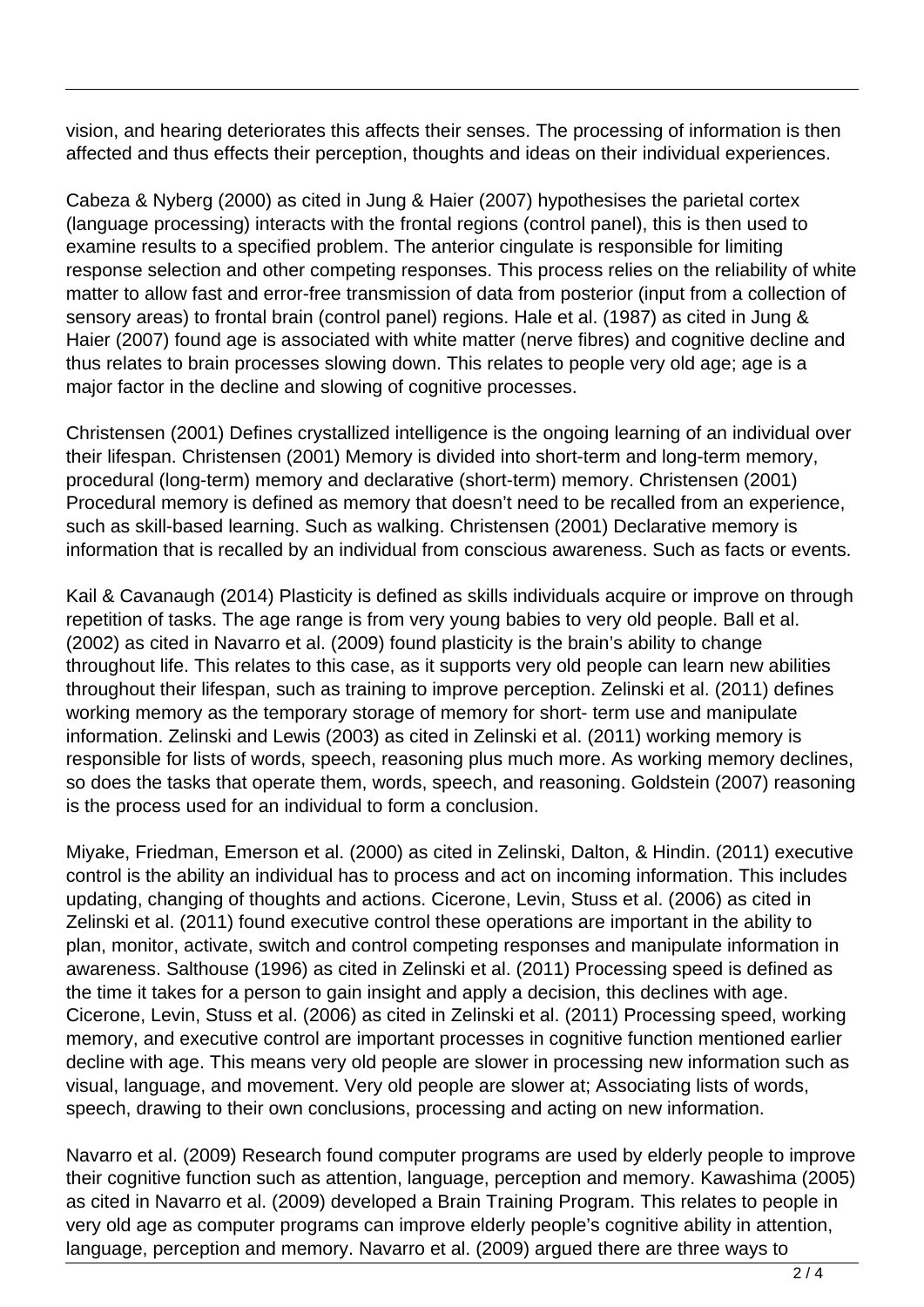maintain cognitive functions in the elderly. These are, elderly people are physically, and mentally active, and have a good self-concept. This relates to people who are very old in age to try and remain or be as physically and mentally fit as they can be to slow the effect of cognitive decline in attention, language, perception and memory.

Christensen (2001) In a longitudinal study of 887 participants aged 70 – 93 years old, were examined in 1991 for crystallized intelligence, speed and memory. The study was conducted in Queanbeyan, Canberra with four aged groups. Christensen (2001) Cognitive speed and memory performance was found to decline with age. Crystallized intelligence in all four groups had high levels of functioning throughout their lifespan. Christensen (2001) Crystallized intelligence did decline slightly in the four groups, including the groups of participants older than 85 years. Christensen (2001) Memory declined considerably and the rate increased at older ages, cognitive speed declined considerably in all age groups. This relates to this case of people very old aged, cognitive speed and memory performance were found to decline with age. Yet crystallized intelligence in very old people was found to be at high functioning levels but declined slightly from 85 years old. Memory in very old age was found to decline with age.

Past research by Anstey & Christensen (2000) as cited in Christensen (2001) reported on eight longitudinal studies the impact of health and disease has on ageing. The measures were elderly people reported on their poor health and cognitive change. Two out of eight studies found health reasons for cognitive changes. Anstey & Christensen (2000) as cited in Christensen (2001) lung function, glucose tolerance, atrial fibrillation, and cardiovascular disease were factors in the declining of cognition. Anstey & Christensen (2000) as cited in Christensen (2001) the results are poor health is associated with cognition declining at a faster speed, but poor health may be responsible for part of the cognitive decline.

Christensen (2001) Research three studies of ageing individuals did not find any real association between individuals that rated on having poor health and cognitive decline. Christensen (2001) One of these studies reports poor health predicts there is a link to cognitive decline. Christensen (2001) Another study of the three reports individuals reported high in health was related to cognition improving. Christensen (2001) Of these there was a convincing connection between lung function and poorer cognitive outcome. This relates to this case of very old age people, as this information supports there is no link between poor health and cognitive decline in ageing individuals.

In contrast, Salthouse & Earles (1995) as cited in Christensen (2001) examined the role health has in the effects of cognitive speed on ageing people. The measures are statistics from individuals who rated themselves on their health beforehand and afterwards. Salthouse & Earles (1995) as cited in Christensen (2001) the results from individuals that rated themselves are 15% and 20% related to changes in their cognition. Which means health reasons were not the main reason for individuals declining cognitively. This relates to this case of very old aged people, that perhaps health issues are not completely the reason for cognitive decline.

In concluding, the evidence suggests individuals very old in age cognitive abilities decline as a natural part of the ageing process. Jung & Haier (2007) Parieto-Frontal Integration Theory proves individuals very old in age, have a decline in intelligence, and reasoning due to parietal lobe and frontal brain region slowing down, and white matter deteriorates. Jung & Haier (2007) also prove through their theory Parieto-Frontal Integration Theory of very old people, their intelligence decreases, communication process works at a slower speed, and concluding is